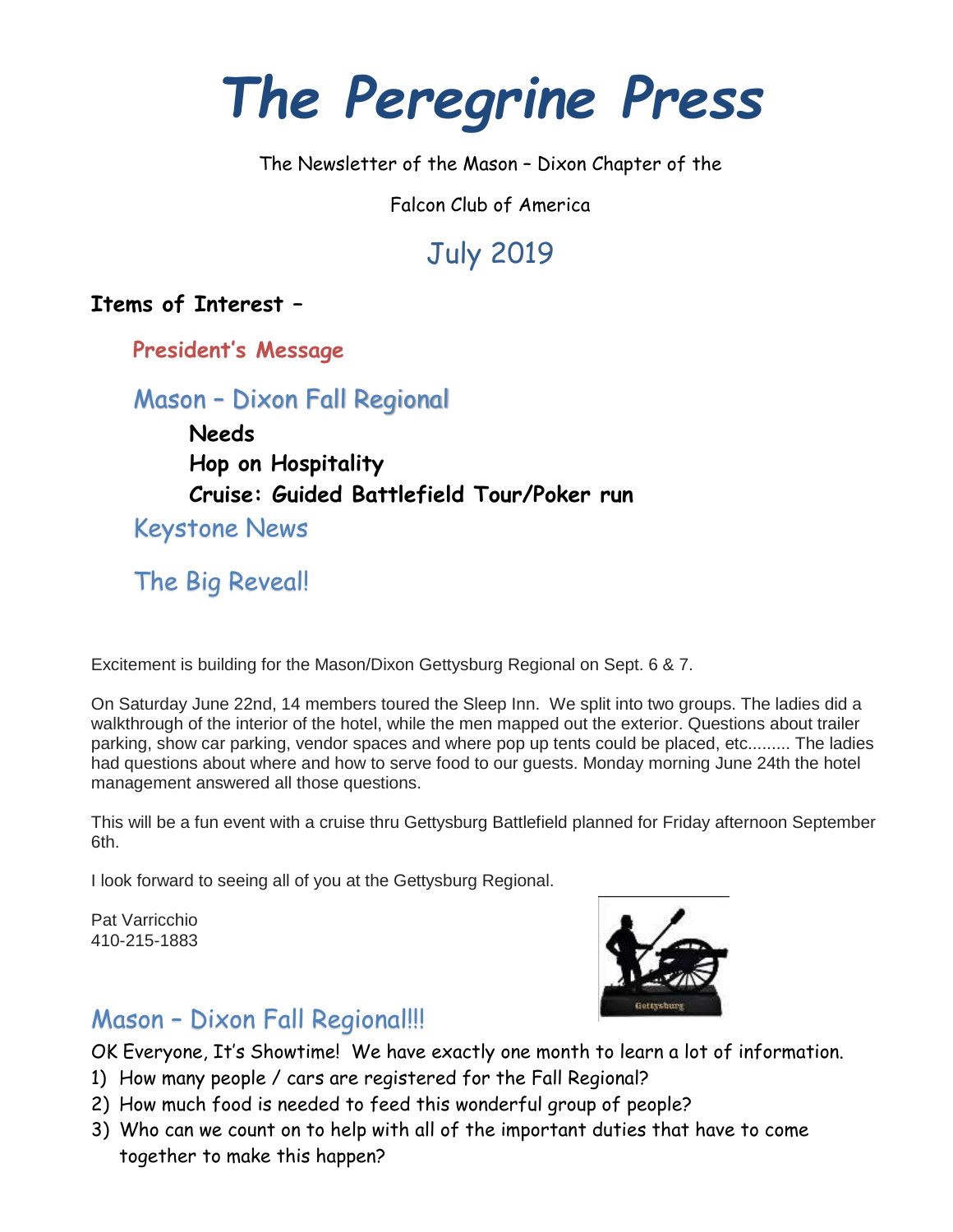August 6<sup>th</sup> is our deadline for hotel reservations and Regional T-shirt orders. As noted above, to date we have 44 cars registered, and all but 5 rooms have been reserved at the host hotel. Most of those 44 cars are out-of-state registrations, and now that the Falcon National has drawn to a close, we will begin to see more registrations arriving in the mail. The interest that is being shown is much higher than even we expected. Anticipation is building and things are coming together, but – many of the critical details will be moving at warp speed in these next few weeks.

John Vanatta, Dennis Mehrenberg, and Ken Holquist have joined forces to facilitate the parking areas at the hotel. They have an able team of great people to make it all come together at the hotel site.

Cheryl Holquist and Naomi Henderson are working together to coordinate the Hospitality area. Look for additional information elsewhere in this newsletter of how you can help with this important part of the Regional.

Ed Sickles will be handling the grilling duties on Saturday. Burgers and dogs will be the specialty of the day on Saturday along with all the trimmings.

We will still need additional people to help with hosting duties, providing direction to new arrivals, preparing food dishes, helping with serving and clean up, dishing up ice cream on Saturday evening and possibly some assistance with Registration on Friday and Saturday morning. It is common to have a good number of local FCA Members who show up on Saturday morning but did not pre-register.

If you have volunteered to help with the Regional, please be checking your email over the next several weeks, right up through September 4<sup>th</sup>. There will be updates as information becomes available, and we will be making every effort to inform you as each piece of news unfolds.

We have been given permission to use the Common Room (or as described in the hotel brochure – the Hot Morning Medley) as our lunch and break room spaces. It is expected that our group will clean up the area when we are finished using it each day so that it is ready for the next morning to serve Breakfast.

### **Things That We Will Need -**

We are in need of six large coolers to store ice and beverages in. If you have a cooler that is larger than 60 Quart in size, we would like to borrow it for that weekend. You can bring it with you to the Regional, and take it home with you when you leave. Please let Ken Holquist know that you have one that we can use, he is keeping track of these.

We are also looking for two sets of Corn Hole boards to have available for use during the day on Friday and Saturday. Yes, the guys (and some of the gals) will be looking at and talking Falcons, but if we have kids there, or adults who enjoy the game, it would be nice to have one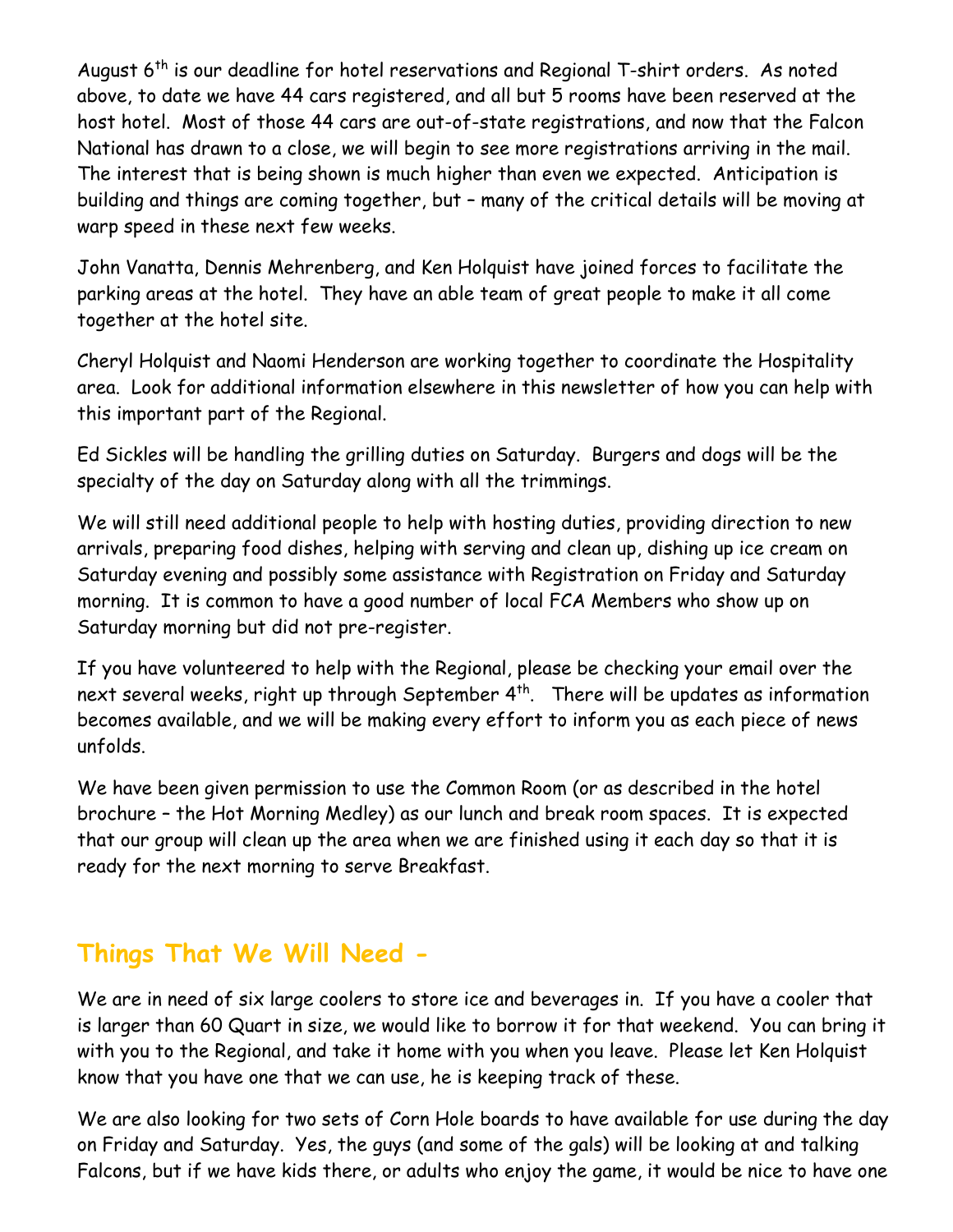or two sets available for people to use. Again, please contact Ken Holquist if you have a set we can use.

Ken's phone: 717-658-7460 Voice or text email: [64dlvrme@gmail.com](mailto:64dlvrme@gmail.com)

Hop on Hospitality!

This is an open invitation to anyone (gals or guys) who would like to be a part of the hospitality committee. Naomi Henderson and Cheryl Holquist will be leading this, but they need lots of help and support. A big thank you to the ladies who attended the planning meeting a few weeks ago at the Emmitsburg Sleep Inn. We have a plan in place, but details are still being worked out. Here is what we know (or think we know!  $\circledcirc$ ):

Meals we will provide:

Friday lunch:

Crockpots of pulled pork, pulled chicken, sloppy joes for sandwiches Veggies, fruit, chips, and

Cookies, brownies, or other delicious dessert items you would like to whip up! Saturday lunch:

Grilled dogs and burgers, potato salad, chips and veggies

Diane's Varricchio's famous crab soup!

Remaining cookies, brownies, dessert items

Saturday dinner:

Pizza and ice cream Sundaes

Water and sodas will be available throughout the day Friday and Saturday.

We will need folks to set up, keep food replenished during meal times, and clean up. Many hands make work light! So please shoot me an email, Facebook IM, or text message if you are willing to help. I will be sending information out to those who were at the meeting in the next week, and will add others as you contact me. (My apologies for not getting it out already, but life is flying by!)

Rather than crowd the shared space for registration and hospitality, we have been given permission to serve our meals in the breakfast café where the tables and chairs for seating are located. This will greatly ease the congestion in the registration area. With the numbers we are expecting, we have our work cut out for us! My hope is to have lots of help so we can share the load and all will have some time to enjoy friends and Falcons!

70 I

In your free time between now and the show, bake some cookies, brownies, or other finger-friendly treats for dessert on Friday and Saturday lunches. Freeze them, and bring them along! Please let me know what is coming by Sunday, August 5<sup>th</sup>. Cheryl's phone: 717-658-7461 (text me and leave your name please) or email: caholquist@gmail.com

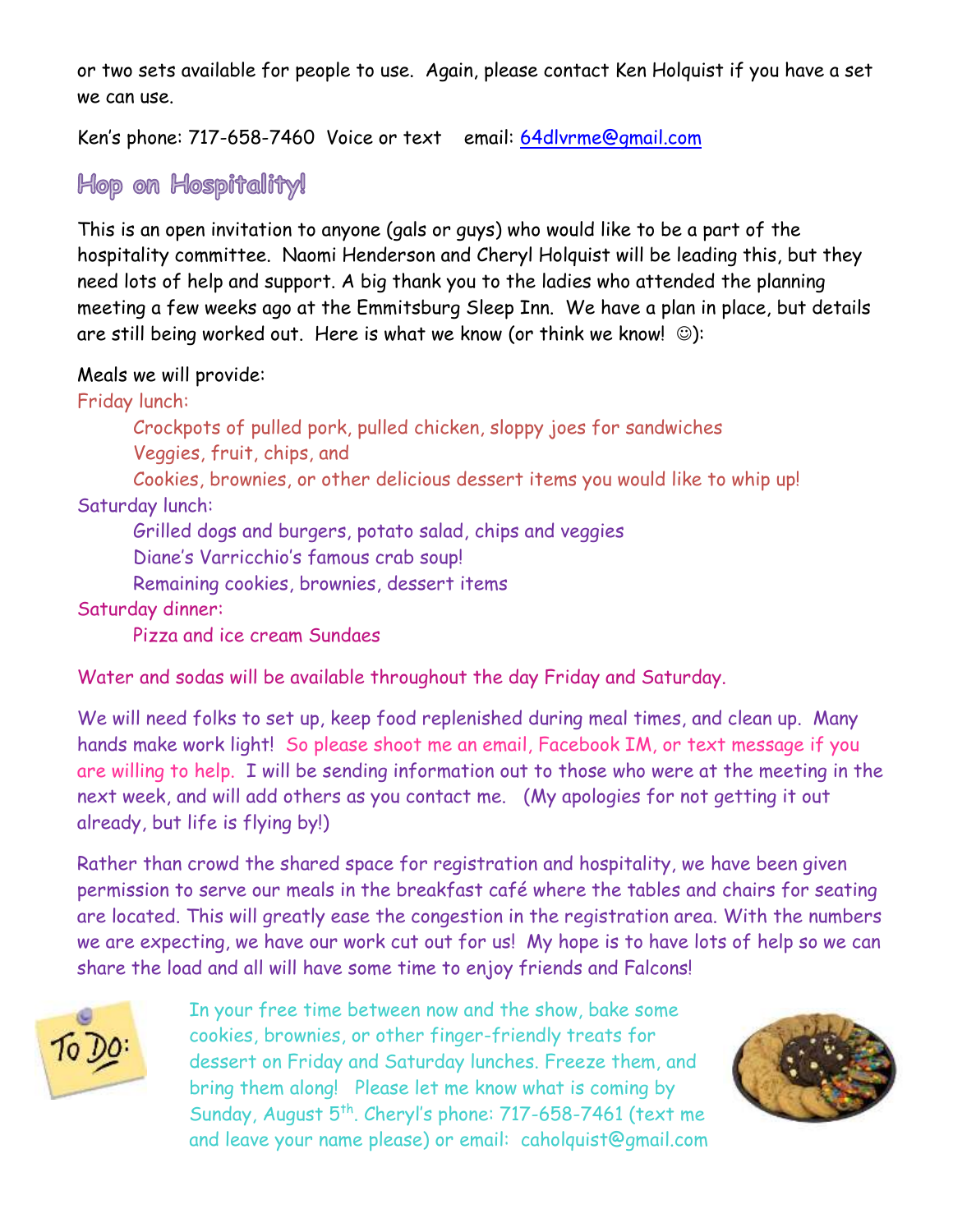### Cruise: Guided Battlefield Tour / Poker Run

We have finalized plans for a Guided Battlefield Tour / Poker Run that will take place on Friday afternoon from 1:15 to about 5:30 pm. We have arranged for a Tour Guide from the Historical Group in Gettysburg to ride in one of our cars and lead us on an abbreviated tour of the sites in the Battlefield Park. We will stop at those areas that have adequate parking for 20 plus cars, gather into a group, and the Guide will explain what was happening at that point in time and which direction we should be looking out over the terrain.

At each stop, one designated person from each car in the group will collect a playing card from the "dealer". At the final stop, the people from each car will present their cards to the "dealer", and the driver holding the best hand will receive complimentary dinner for two at Pickett's Buffet that evening. So, it will be a fun, entertaining, and educational afternoon for all who participate.

### News from the Keystone Chapter –

Many of you are members of both the Mason – Dixon Chapter and the Keystone Chapter of the FCA. We learned recently that James Ogram is the new President of the Keystone Chapter and is hard at work to build more interest in the Chapter itself and looking to increase opportunities for gathering Falcons together in eastern Pennsylvania. Jim, we wish you well in your new capacity as President, and we extend our best wishes to Jeff and Renee Weid as they look to spend some quality time exploring other interests. Jeff tells me that he has been involved with Falcons since he was 12 years old and it was time to step back and take a breather.

## And now….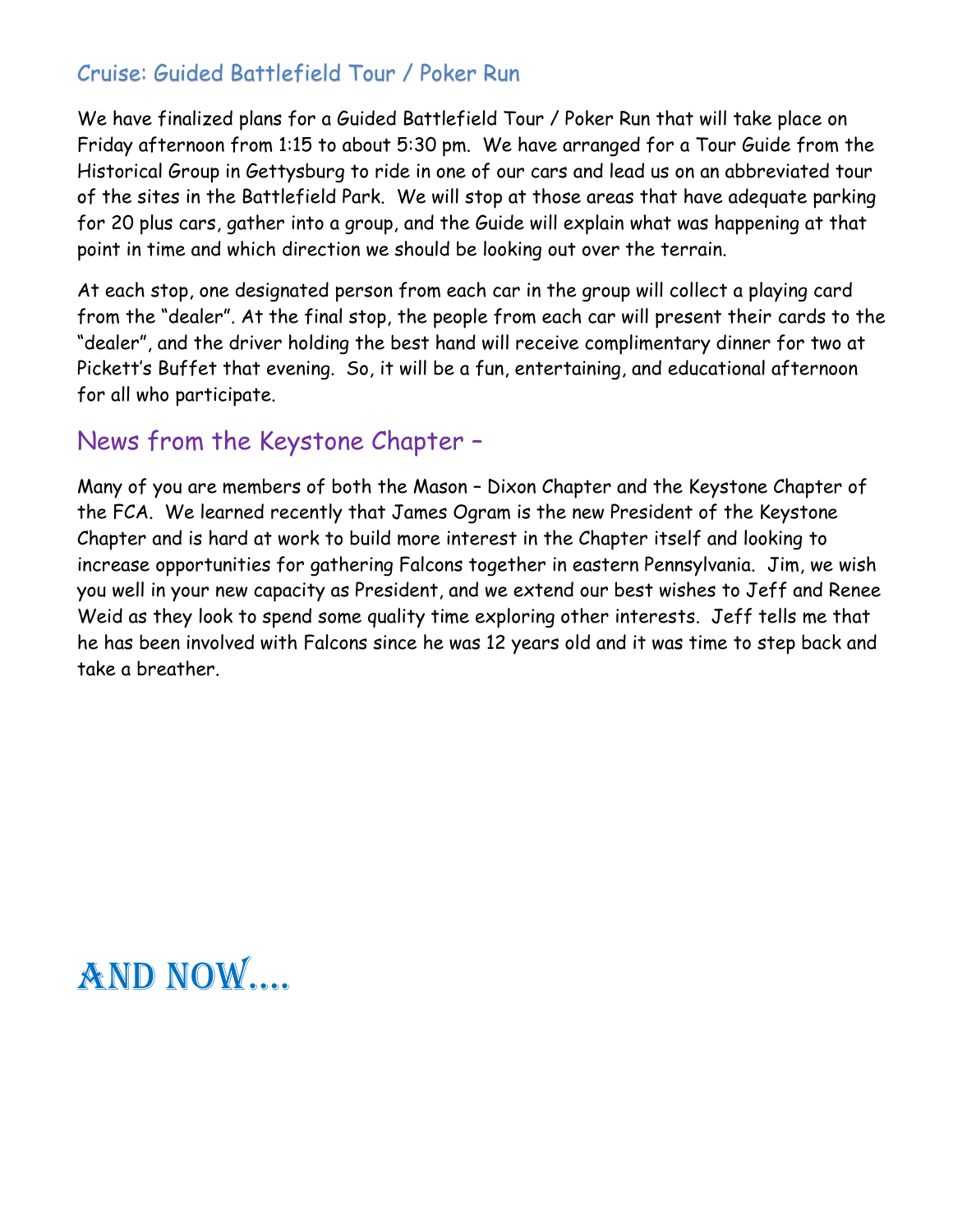## THE MASON DIXON GETTYSBURG REGIONAL CAN BE SO MUCH MORE THAN FRIENDS AND FALCONS!! HOW MUCH more you ask?? KEEP READING!!



### Gettysburg summary

The Battle of **Gettysburg**, fought in July 1863, was a Union victory that stopped Confederate General Robert E. Lee's second invasion of the North. More than 50,000 men fell as casualties during the 3-day battle, making it the bloodiest battle of the American Civil War.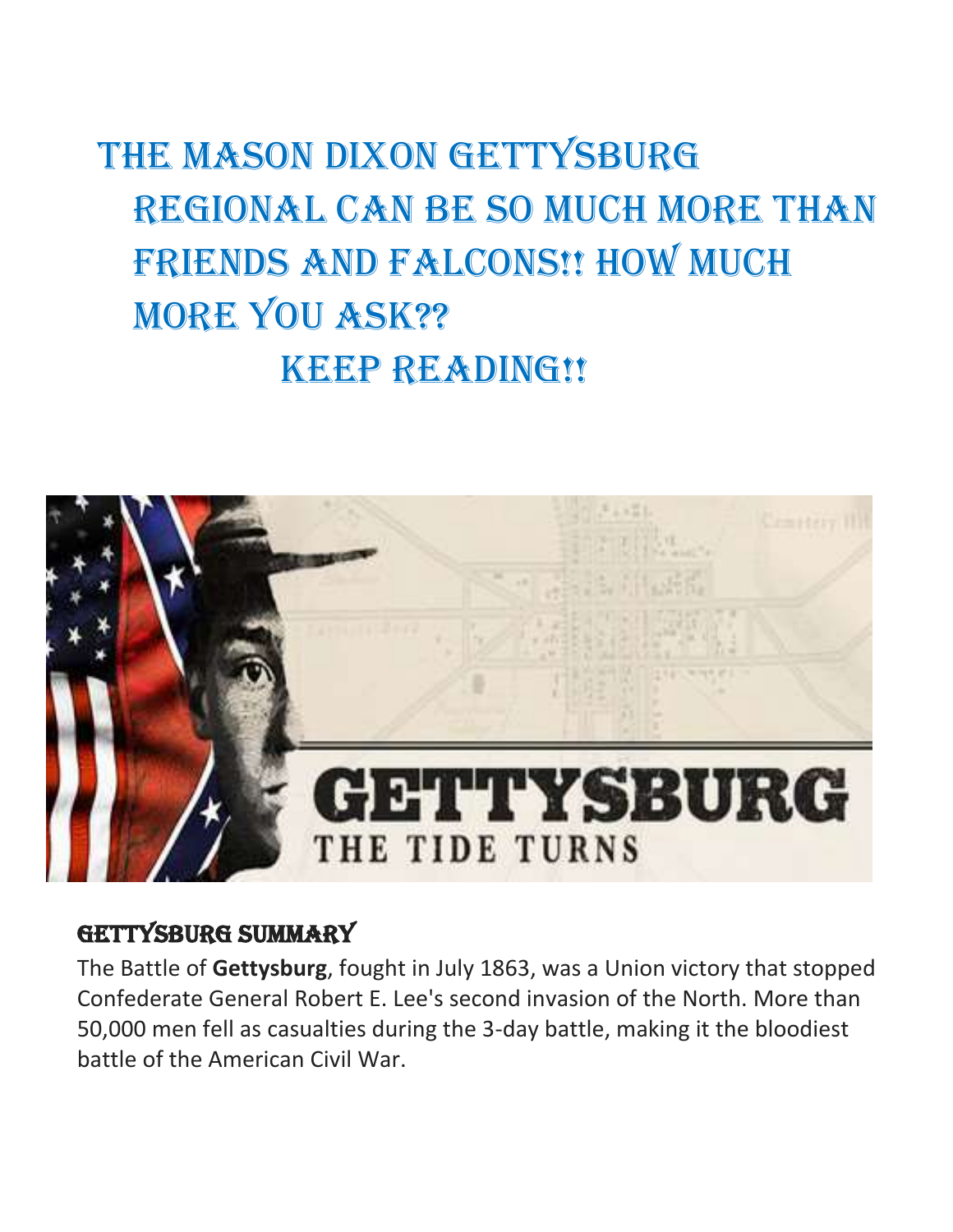

*While trying to put some ideas together about what Gettysburg has to offer as a vacation destination, I was amazed at all there is to do! I have lived here in Central PA for a while now, and I must admit…I have not taken advantage of what is just a short distance from my own* 

*home. Please take some time to do a Google search* 

*of the Gettysburg area and all the opportunities for education, recreation, culture, adventure, shopping, dining, and more. And please… keep reading!!*



### **Things to Do in Gettysburg**

With its rolling hills, historic landmarks, and 19th-century atmosphere, the city of Gettysburg is like no other place in the United States. As the site of the most significant battle in the Civil War, the city draws millions of visitors each year who long to walk in the steps of figures like Abraham Lincoln and George G. Meade. While the region is indelibly tied to the Battle of Gettysburg, there's more to explore in this picturesque town, from the rustic pubs on Steinwehr Avenue to the antique inns on Baltimore Street. You will want to extend your stay beyond the Falcon Regional meet dates to really take advantage of the richness of the history, culture, and entertainment in Gettysburg and the surrounding areas.

### **Areas & Neighborhoods**

The Gettysburg Battlefield may cover 6,000 acres, but the city itself is less than two square miles. Though incredibly small, the downtown area hosts an array of restaurants, hotels, and retail options, while the battlefield is home to more than 1,300 monuments and memorials.

### **Downtown**

Downtown Gettysburg is a charming hub of history, boasting brick sidewalks, wrought-iron street lamps,



hotels, dozens of specialty shops, and a wide selection of restaurant options including colonial taverns and historic inns.

and centuries-old architecture. Here, you'll find plenty of



Downtown also offers a host of cultural, educational, and entertainment attractions like the Majestic Theater, the Gettysburg Museum of History, and the David Wills House, where Abraham Lincoln finished writing his

immortal Gettysburg Address. From the heart of the city, visitors can embark on a range of historical walking tours with a costumed guide or journey into the battlefield.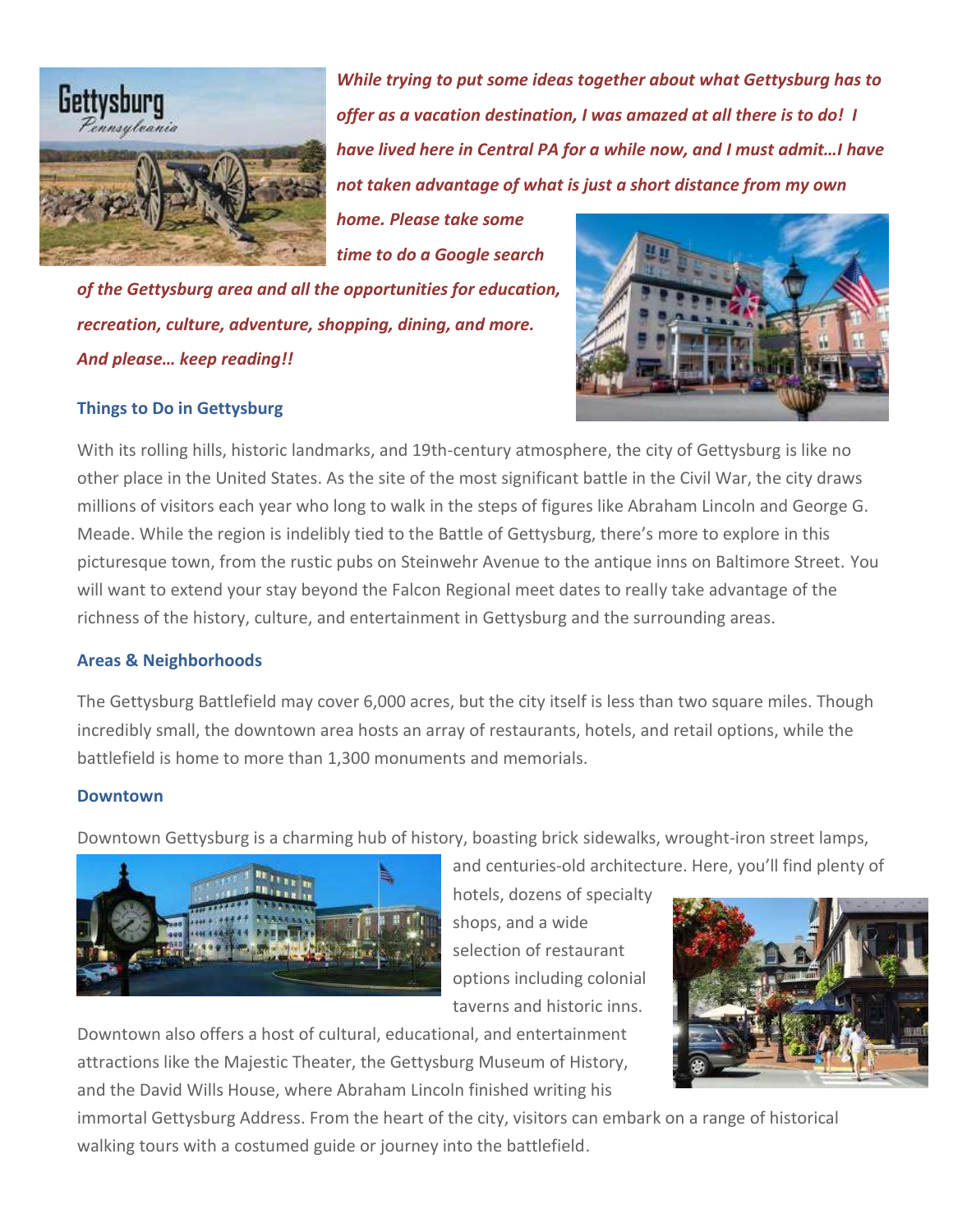### **Gettysburg National Military Park**



There are tons of ways to explore the Gettysburg Battlefield, be it by bus, foot, Segway, or horse. For first-time visitors, traveling with a Licensed Battlefield Guide is a great way to bring this significant event to life. However, you can also dive into the history of these fields on your own with a selfguided car tour that covers 24 miles (39 km), tracing the three-day battle in chronological order.

### **McPherson Ridge**

**The Battle of Gettysburg began here on the morning of July 1, 1863 as Union cavalry confronted Confederate soldiers advancing east. Fighting spread north and south along this ridgeline as additional forces arrived from both sides.** 

### **Eternal Light Peace Memorial**



**In the afternoon, Confederates under Major General Robert E. Rodes attacked from this hill, threatening Union forces on nearby Oak and McPherson ridges. In 1938, more than 1,800 Civil War veterans came together to dedicate this memorial to "Peace Eternal in a Nation United."** 

### **Warfield Ridge**

**In the afternoon on Day 2, Lieutenant General James Longstreet assembled his Confederate troops here on the ridge. Assaults began in the late afternoon against Union troops occupying Devil's Den, the Wheatfield, the Peach Orchard, and the Round Tops.** 

### **Little Round Top**

**Thanks to quick action, Union Army regiments rushed to Little Round Top, where fighting ensued with Confederate soldiers for an hour and a half. A creative strategy by the Union's Colonel Chamberlain culminated in a dramatic downhill bayonet charge that has become one of the most well-known actions in the Civil War.** 

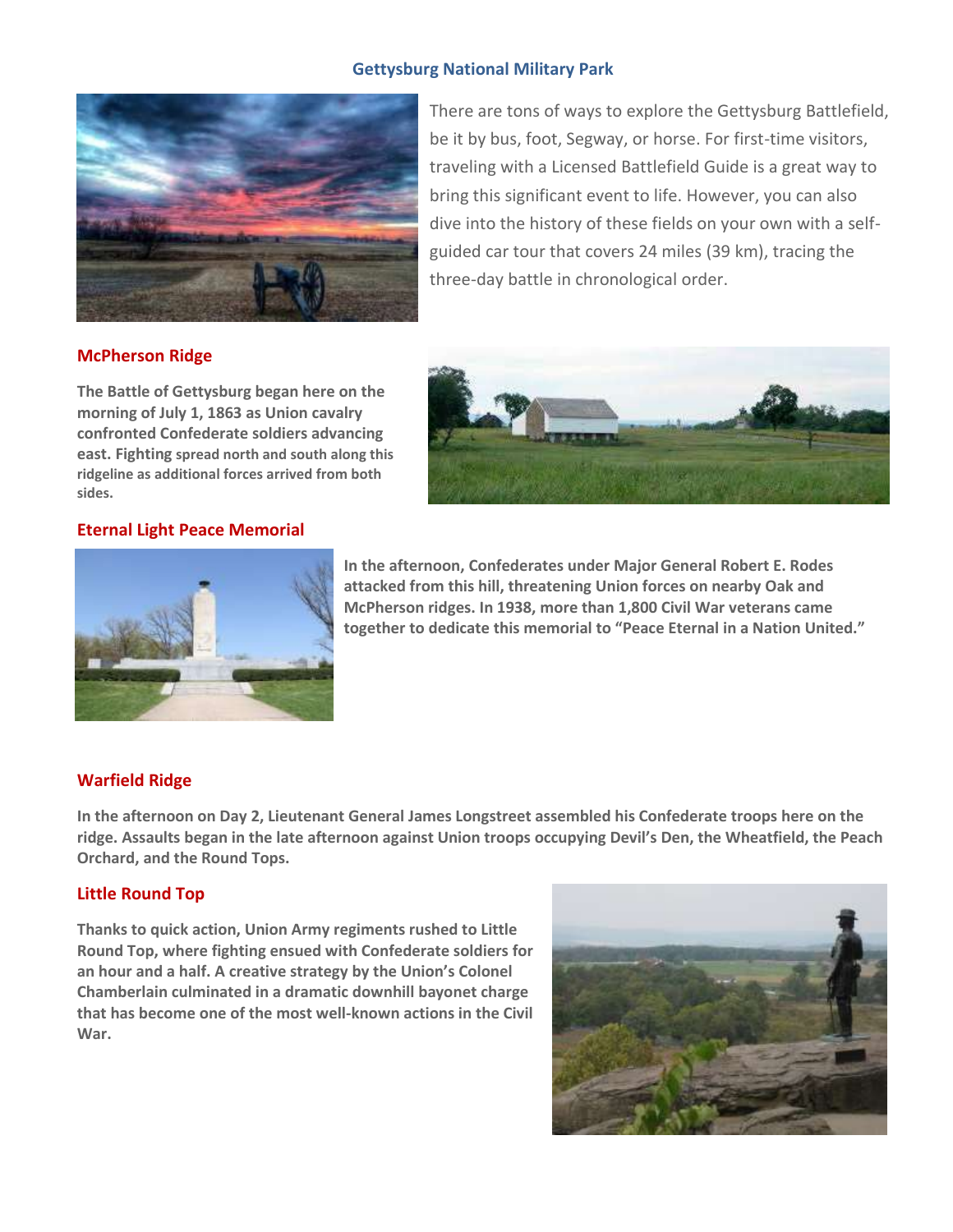### **The Wheatfield and Peach Orchard**



**Here, fighting raged on for hours until the evening, when Confederate attacks overran the position and Union soldiers retreated to Cemetery Ridge. Charge and countercharge occurred at the site now known as "Bloody Wheatfield" for the 4,000 dead and wounded that were left after the battle concluded.** 



### **East Cemetery Hill**

**At around 7 PM on Day 2, Confederates waged an** 

**assault on Union forces that reached the crest of this hill. Though both flanks of the Union Army had been attacked, General Meade decided his men would stay and fight. The Confederate forces were eventually driven off in the early morning after seven hours of fighting.** 

### **High-Water Mark**



**The climactic moment of the battle came in the afternoon on Day 3, when Confederate forces during Pickett's Charge reached the "high-water mark" on Cemetery Ridge, where many believe they had the best chance of winning the war. Though outnumbered by nearly double, Union forces stood their ground, attacking back** 



**with bayonets, rocks, and even their bare hands. With as many as 28,000 casualties over the course of three days, Lee and the Confederate Army began their retreat in the evening of July 4.** 

### **National Cemetery and Gettysburg Address Memorial**



**The final resting place of more than 3,500 Union soldiers killed during the battle, the National Cemetery is also the site of Abraham Lincoln's famous Gettysburg Address. At the cemetery's dedication on November 19, 1863, the president gave this enduring speech to honor the fallen soldiers and redefine the purpose of the war.**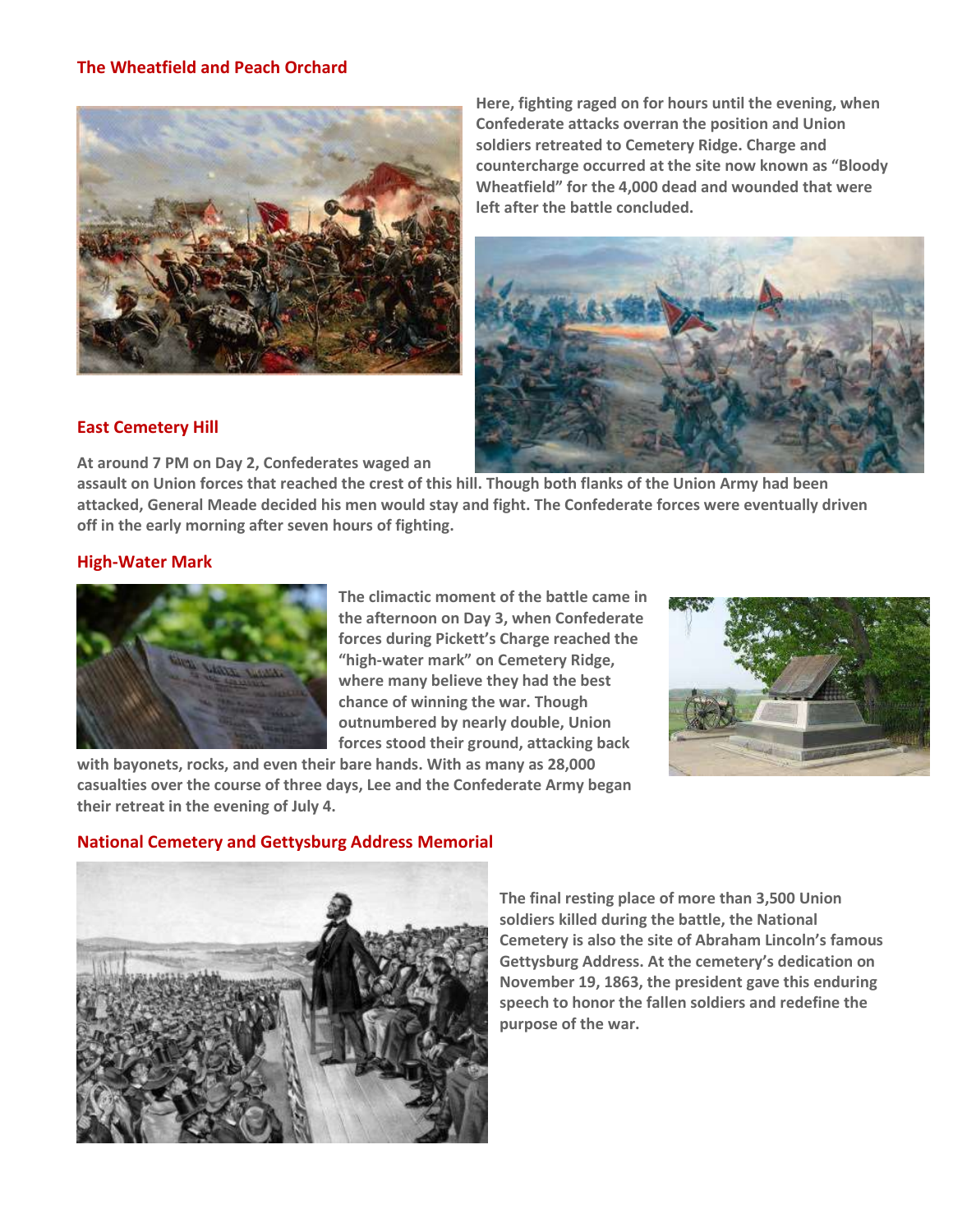### **Landmarks, Attractions, and More**

After you've explored the battlefield, head just outside the park for a stop at the Eisenhower National Historic Site. Tour the former home of President Dwight D. Eisenhower, who used the site as both a weekend retreat from Washington and a meeting place for world leaders to discuss tensions during the Cold War. Enjoy a self-guided walk around the farm, or join a park ranger for a look back at World War II and an exploration of 1950s Secret Service operations.



There's also more to do in Gettysburg outside its national landmarks. Once you've gotten your fill of wartime history, pay a visit to the Adams County Winery, a breathtaking 15-acre vineyard located just 10 miles west from the heart of Gettysburg. Here, inside a Civil War-era barn, savor tastings of your choice of



wines from their award-winning selection. September  $7<sup>th</sup>$  and  $8<sup>th</sup>$ , the winery is joined by more than 20 other Pennsylvania wineries at the Annual Gettysburg Wine and Music Festival, held at the Gateway Gettysburg complex. Cap off your weekend with Sunday's events. Tickets required. Advance purchase recommended. This can be done on-line.

### **Top Fun Things to Do/See In and Near Gettysburg**

- o Gettysburg Heritage Center and Museum
- o Tours of Gettysburg Battlefield: Bus, Walking, Biking, Horseback, Segway (Check internet resources for extensive tour options and pricing.)
- o Gettysburg Ghost Tours
- o Gettysburg Wine Festival
	- (Sat., Sun. Sept  $7<sup>th</sup>$ , 8<sup>th</sup> Get tickets on-line)
- o For the shoppers: The Outlet Shoppes at Gettysburg
- o Round Barn
- o Sachs Covered Bridge

**Unique dinning opportunities:**

Dobbins House Gettysburg Hotel Garryowen Irish Pub Mason Dixon Distillery Hunt's Battlefield Fries Blue & Gray Bar & Grill General Pickett's Buffet Lincoln Diner No Nerds Winery and Cider House





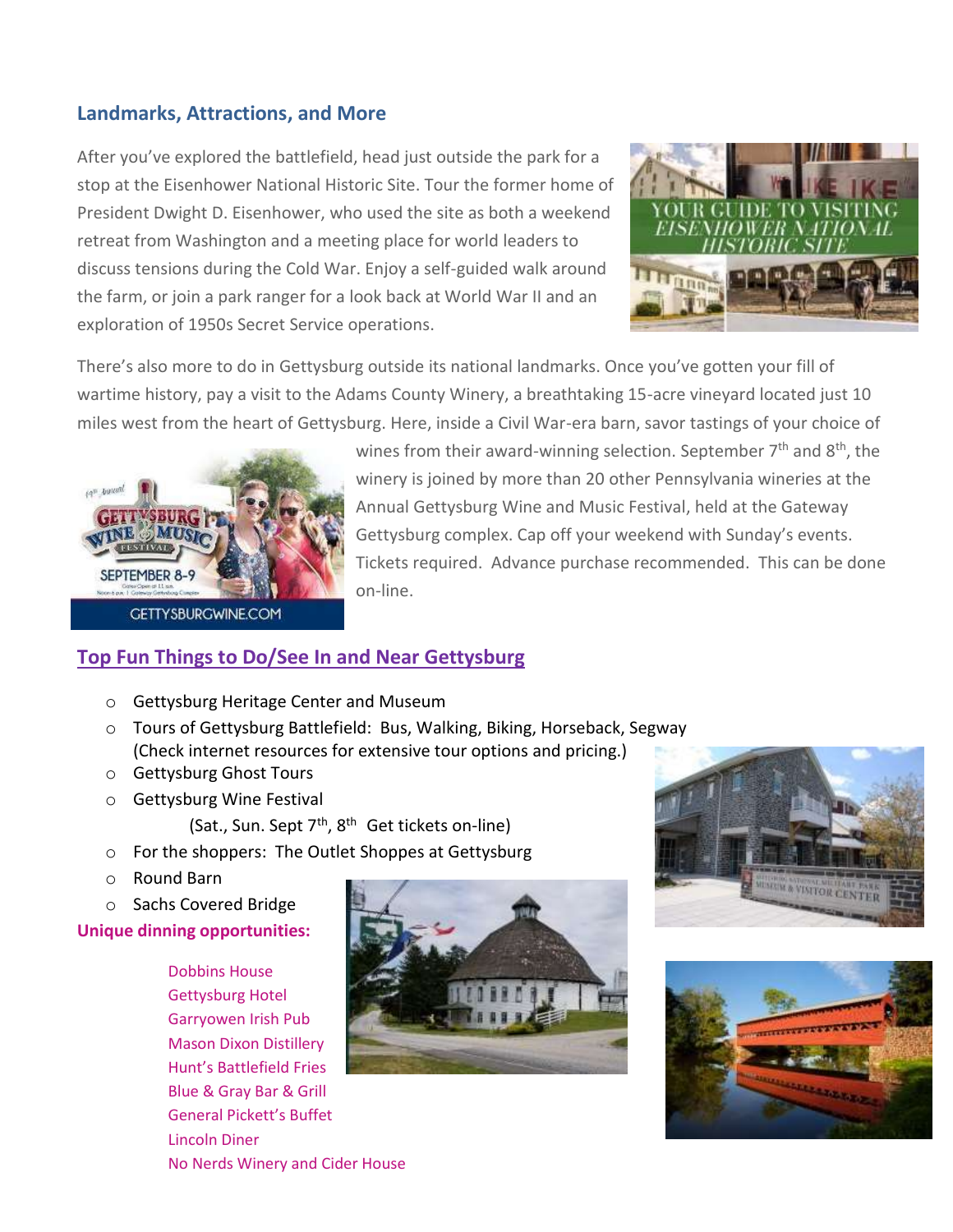### **And more things to do just an hour away:**

- o PA Renaissance Fair in Manheim, Lancaster County (1 hr. 10 min)
- o Hershey Park (1 hour)
- o Harrisburg (45 minutes)
	- ➢ PA State Capitol Building (45 minutes) (If you've never been there, it's worth the trip! A true art and architectural treasure!)
	- ➢ National Civil War Museum









If you are a movie fan, here are some videos and documentaries to watch to enhance your understanding of the Battle of Gettysburg:

*Glory*

*Gettysburg Gods and Generals* Ken Burns' *The Civil War* History Channel: *Gettysburg* We sincerely hope you will take some time to enjoy some of the treats and treasures that a visit to Gettysburg and the surrounding area has to offer. Come to the Falcon Regional… find an adventure!

Editor's note: Some information provided by Expedia and Trip Advisor Co-editors: Ken and Cheryl Holquist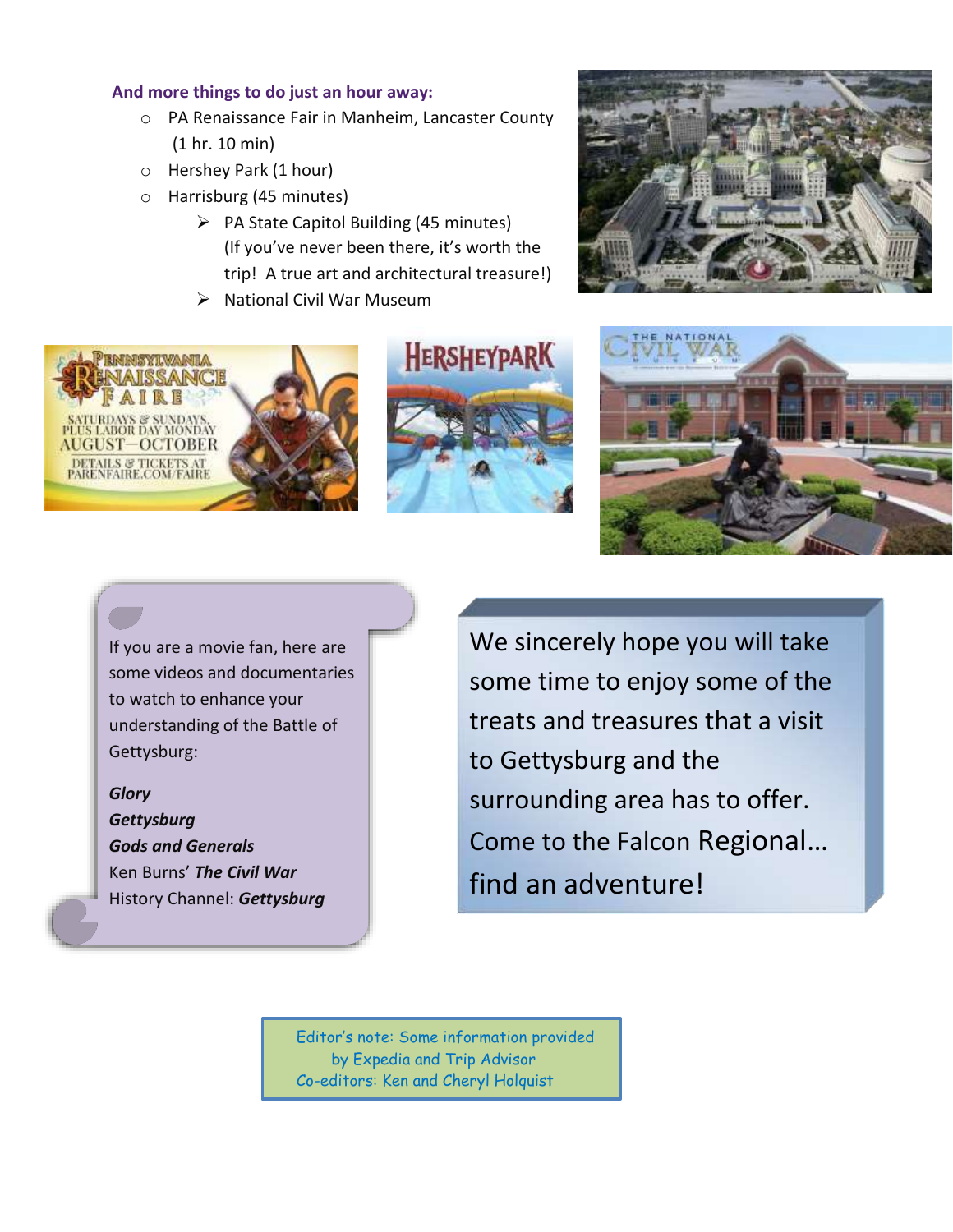

## The Big Reveal –

Drum roll please! We have talked about this idea since last fall at the picnic, and the graphic designer has been hard at work, taking our collective ideas and condensing them to one T-Shirt design. What a challenge!

Announcing – the Big Reveal !!!

On the following page you will see the final draft design for our Gettysburg Regional T-Shirt. On the front placket will appear the logo for our Mason-Dixon Chapter on the upper left chest area. No other art work will be on the front of the shirt.

On the back, as shown in the photo, will be the grille design that was discussed with everyone at the April picnic. The shirt will be a Royal Blue color, with gray lettering in honor of the army colors of each side in the great battle.

So, if you were waiting at the fence to decide if you were going to order a shirt, now you know what they will look like. We are also offering a ladies' cut T-Shirt with a Vneck that will only have the Mason-Dixon logo in gray on the front, but no grilles on the back. This was requested by some of the ladies from our chapter. Prices for these tshirts are \$20 each, 2X and 3X are \$23 each. All shirts will be 100% cotton material.